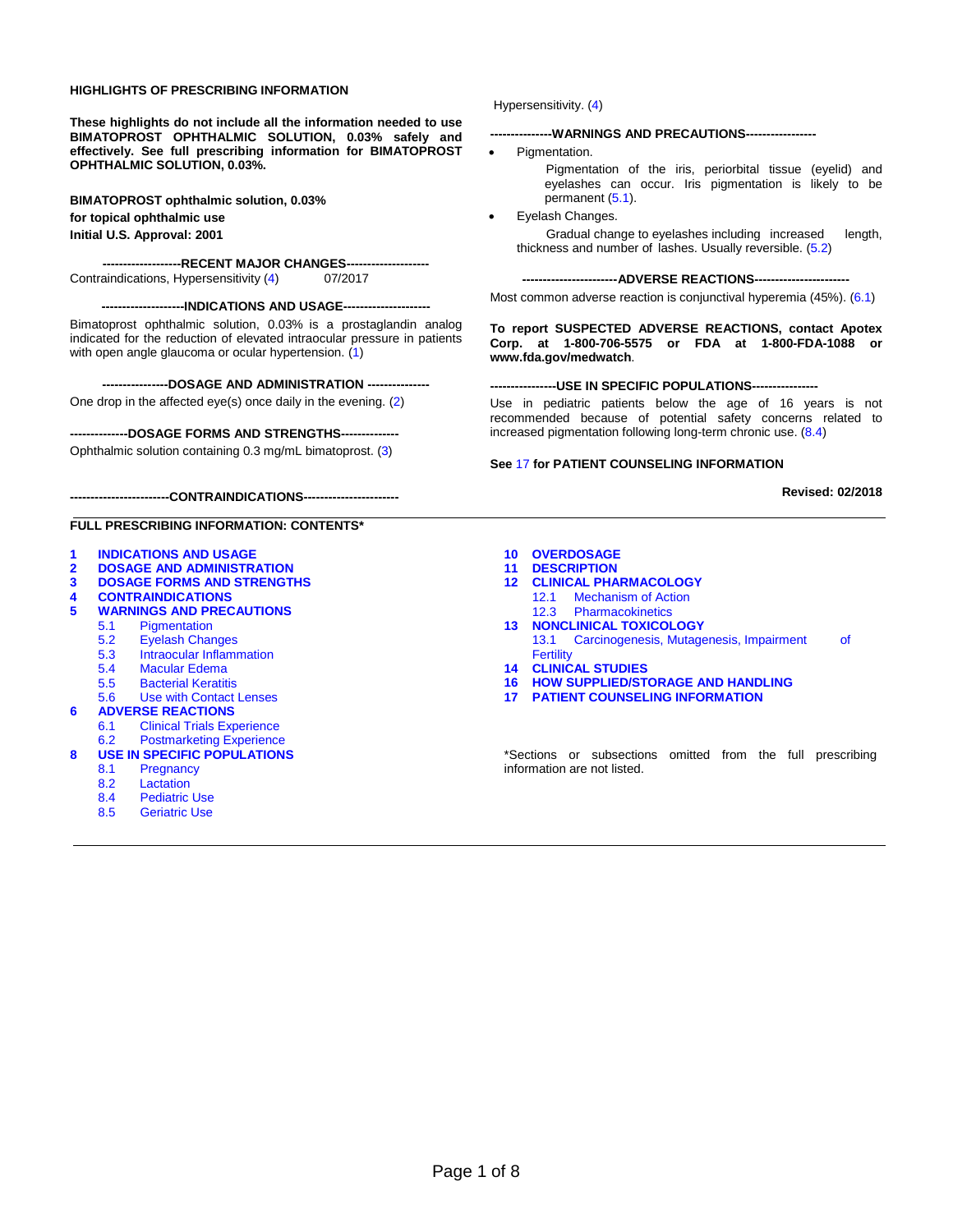# **FULL PRESCRIBING INFORMATION**

# <span id="page-1-1"></span>**1 INDICATIONS AND USAGE**

Bimatoprost ophthalmic solution, 0.03% is indicated for the reduction of elevated intraocular pressure in patients with open angle glaucoma or ocular hypertension.

# <span id="page-1-2"></span>**2 DOSAGE AND ADMINISTRATION**

The recommended dosage is one drop in the affected eye(s) once daily in the evening. Bimatoprost ophthalmic solution, 0.03% should not be administered more than once daily since it has been shown that more frequent administration of prostaglandin analogs may decrease the intraocular pressure lowering effect.

Reduction of the intraocular pressure starts approximately 4 hours after the first administration with maximum effect reached within approximately 8 to 12 hours.

Bimatoprost ophthalmic solution, 0.03% may be used concomitantly with other topical ophthalmic drug products to lower intraocular pressure. If more than one topical ophthalmic drug is being used, the drugs should be administered at least five (5) minutes apart.

# <span id="page-1-3"></span>**3 DOSAGE FORMS AND STRENGTHS**

Ophthalmic solution containing bimatoprost 0.3 mg/mL.

# <span id="page-1-0"></span>**4 CONTRAINDICATIONS**

Bimatoprost ophthalmic solution, 0.03% is contraindicated in patients with hypersensitivity to bimatoprost or to any of the ingredients *[see Adverse Reactions [\(6.2\)](#page-3-0)]*.

# <span id="page-1-6"></span>**5 WARNINGS AND PRECAUTIONS**

# <span id="page-1-4"></span>**5.1 Pigmentation**

Bimatoprost ophthalmic solution has been reported to cause changes to pigmented tissues. The most frequently reported changes have been increased pigmentation of the iris, periorbital tissue (eyelid) and eyelashes. Pigmentation is expected to increase as long as bimatoprost is administered. The pigmentation change is due to increased melanin content in the melanocytes rather than to an increase in the number of melanocytes. After discontinuation of bimatoprost, pigmentation of the iris is likely to be permanent, while pigmentation of the periorbital tissue and eyelash changes have been reported to be reversible in some patients. Patients who receive treatment should be informed of the possibility of increased pigmentation. The long term effects of increased pigmentation are not known.

Iris color change may not be noticeable for several months to years. Typically, the brown pigmentation around the pupil spreads concentrically towards the periphery of the iris and the entire iris or parts of the iris become more brownish. Neither nevi nor freckles of the iris appear to be affected by treatment. While treatment with bimatoprost ophthalmic solution, 0.03% can be continued in patients who develop noticeably increased iris pigmentation, these patients should be examined regularly *[see Patient Counseling Information [\(17\)](#page-6-0)]*.

# <span id="page-1-5"></span>**5.2 Eyelash Changes**

<span id="page-1-7"></span>Bimatoprost ophthalmic solution, 0.03% may gradually change eyelashes and vellus hair in the treated eye. These changes include increased length, thickness, and number of lashes. Eyelash changes are usually reversible upon discontinuation of treatment.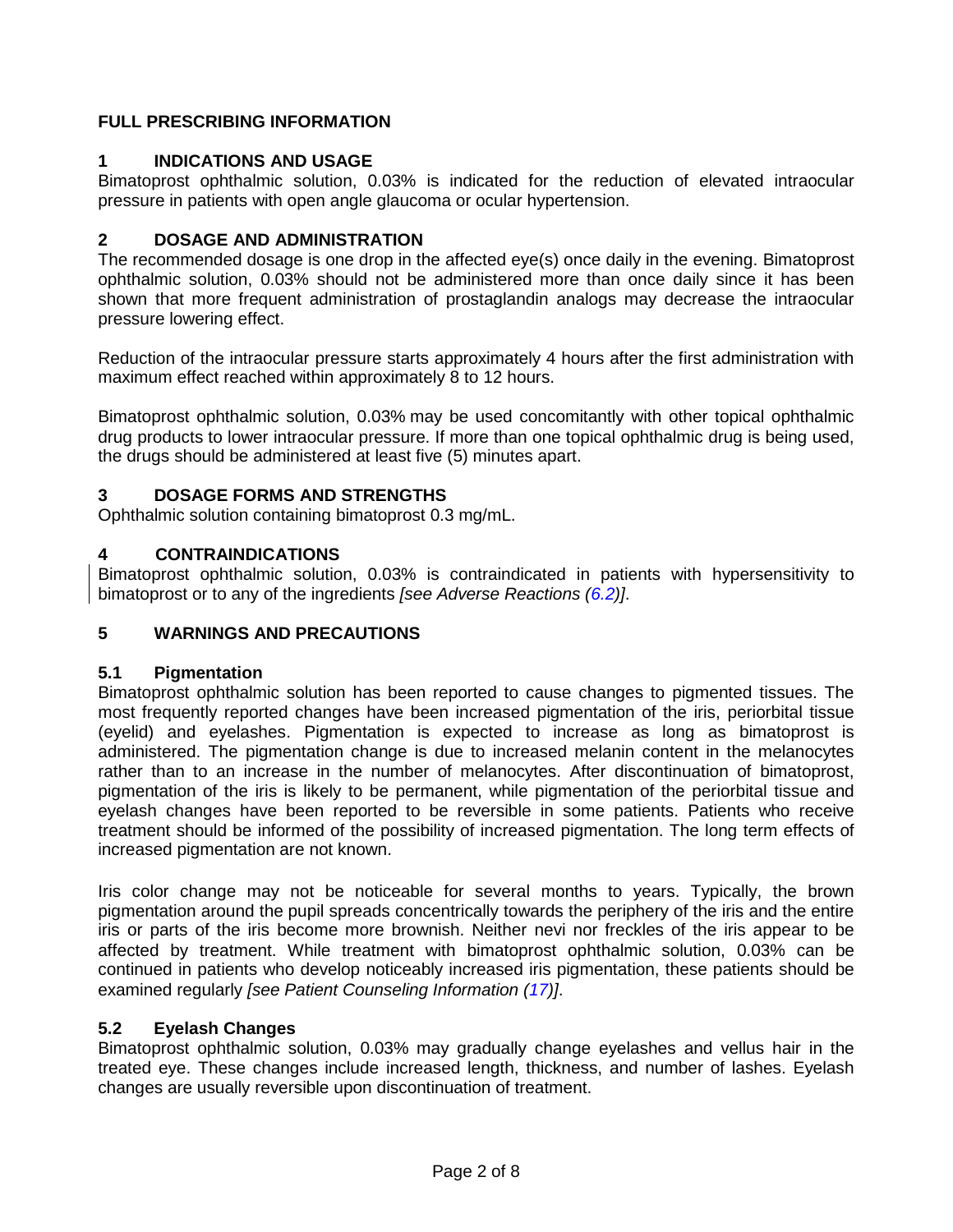## **5.3 Intraocular Inflammation**

Prostaglandin analogs, including bimatoprost, have been reported to cause intraocular inflammation. In addition, because these products may exacerbate inflammation, caution should be used in patients with active intraocular inflammation (e.g., uveitis).

## <span id="page-2-1"></span>**5.4 Macular Edema**

Macular edema, including cystoid macular edema, has been reported during treatment with bimatoprost ophthalmic solution. Bimatoprost ophthalmic solution, 0.03% should be used with caution in aphakic patients, in pseudophakic patients with a torn posterior lens capsule, or in patients with known risk factors for macular edema.

# <span id="page-2-2"></span>**5.5 Bacterial Keratitis**

There have been reports of bacterial keratitis associated with the use of multiple-dose containers of topical ophthalmic products. These containers had been inadvertently contaminated by patients who, in most cases, had a concurrent corneal disease or a disruption of the ocular epithelial surface *[see Patient Counseling Information [\(17\)](#page-6-0)].*

## <span id="page-2-3"></span>**5.6 Use with Contact Lenses**

Bimatoprost ophthalmic solution, 0.03% contains benzalkonium chloride, which may be absorbed by and cause discoloration of soft contact lenses. Contact lenses should be removed prior to instillation of bimatoprost ophthalmic solution, 0.03% and may be reinserted 15 minutes following its administration.

# <span id="page-2-4"></span>**6 ADVERSE REACTIONS**

The following adverse reactions are described elsewhere in the labeling:

- Pigmentation *[see Warnings and Precautions [\(5.1\)](#page-1-4)]*
- Eyelash Changes *[see Warnings and Precautions [\(5.2\)](#page-1-5)]*
- Intraocular Inflammation *[see Warnings and Precautions [\(5.3\)](#page-1-7)]*
- Macular Edema *[see Warnings and Precautions [\(5.4\)](#page-2-1)]*
- Hypersensitivity *[see Contraindications [\(4\)](#page-1-0)]*

# <span id="page-2-0"></span>**6.1 Clinical Trials Experience**

Because clinical trials are conducted under widely varying conditions, adverse reaction rates observed in the clinical trials of a drug cannot be directly compared to rates in the clinical trials of another drug and may not reflect the rates observed in practice.

In clinical trials, the most frequent events associated with the use of bimatoprost ophthalmic solution, 0.03% occurring in approximately 15% to 45% of patients, in descending order of incidence, included conjunctival hyperemia, growth of eyelashes, and ocular pruritus. Approximately 3% of patients discontinued therapy due to conjunctival hyperemia.

Ocular adverse events occurring in approximately 3 to 10% of patients, in descending order of incidence, included ocular dryness, visual disturbance, ocular burning, foreign body sensation, eye pain, pigmentation of the periocular skin, blepharitis, cataract, superficial punctate keratitis, periorbital erythema, ocular irritation, and eyelash darkening. The following ocular adverse events reported in approximately 1 to 3% of patients, in descending order of incidence, included: eye discharge, tearing, photophobia, allergic conjunctivitis, asthenopia, increases in iris pigmentation, and conjunctival edema. In less than 1% of patients, intraocular inflammation was reported as iritis.

Systemic adverse events reported in approximately 10% of patients were infections (primarily colds and upper respiratory tract infections). The following systemic adverse events reported in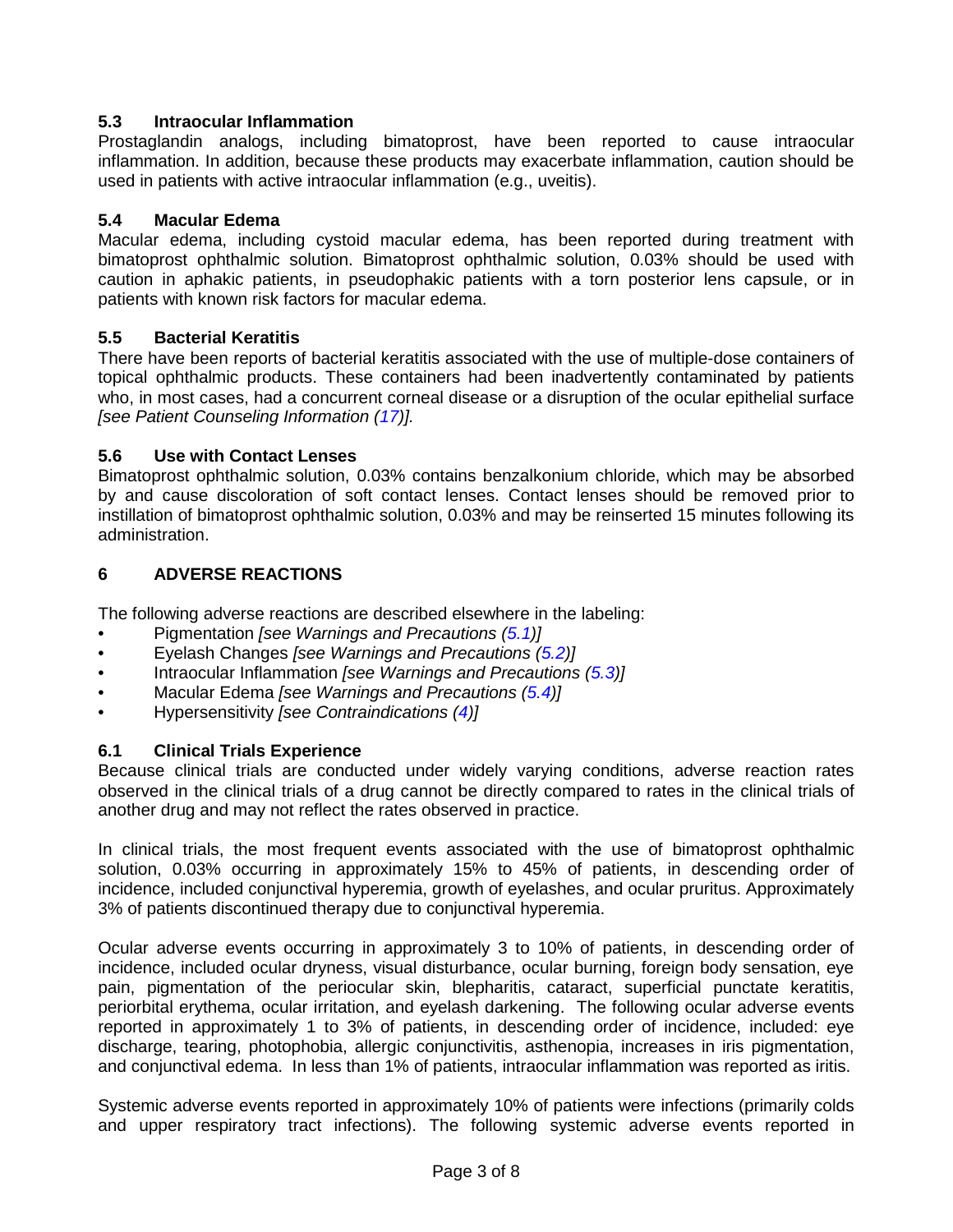approximately 1 to 5% of patients, in descending order of incidence, included headaches, abnormal liver function tests, asthenia and hirsutism.

# <span id="page-3-0"></span>**6.2 Postmarketing Experience**

The following adverse reactions have been identified during postapproval use of bimatoprost ophthalmic solution. Because these reactions are reported voluntarily from a population of uncertain size, it is not always possible to reliably estimate their frequency or establish a causal relationship to drug exposure. The reactions, which have been chosen for inclusion due to either their seriousness, frequency of reporting, possible causal connection to bimatoprost ophthalmic solution, or a combination of these factors, include: abnormal hair growth, asthma-like symptoms, dizziness, dyspnea, eyelid edema, hypersensitivity reaction including signs and symptoms of eye allergy and allergic dermatitis, hypertension, nausea, and periorbital and lid changes including deepening of the eyelid sulcus.

# <span id="page-3-1"></span>**8 USE IN SPECIFIC POPULATIONS**

## <span id="page-3-2"></span>**8.1 Pregnancy**

## Risk Summary

There are no adequate and well-controlled studies of bimatoprost ophthalmic solution, 0.03% administration in pregnant women. There is no increase in the risk of major birth defects or miscarriages based on bimatoprost postmarketing experience.

In embryofetal developmental studies, administration of bimatoprost in pregnant mice and rats during organogensis, resulted in abortion and early delivery at oral doses at least 33 times (mice) or 94 times (rats) the human exposure at the recommended clinical dose (based on blood area under the curve [AUC] levels). These adverse effects were not observed at 2.6 times (mice) and 47 times (rats) the human exposure at the recommended clinical dose.

In pre/postnatal development studies, administration of bimatoprost to pregnant rats from organogenesis to the end of lactation resulted in reduced gestation length and fetal body weight, and increased fetal and pup mortality at oral doses at least 41 times the human systemic exposure at the recommended clinical dose (based on blood AUC levels). No adverse effects were observed in rat offspring at exposures estimated at 14 times the human exposure at the recommended clinical dose (based on blood AUC levels).

Because animal reproductive studies are not always predictive of human response bimatoprost ophthalmic solution, 0.03% should be administered during pregnancy only if the potential benefit justifies the potential risk to the fetus.

## Data

#### *Animal Data*

In an embryofetal development rat study, abortion was observed in pregnant rats administered bimatoprost orally during organogenesis at 0.6 mg/kg/day (94 times the human systemic exposure at the recommended human ophthalmic dose [RHOD], based on AUC). The No Observed Adverse Effect Level (NOAEL) for abortion was 0.3 mg/kg/day (estimated at 47 times the human systemic exposure at the RHOD, based on AUC). No abnormalities were observed in rat fetuses at doses up to 0.6 mg/kg/day.

In an embryofetal development mouse study, abortion and early delivery were observed in pregnant mice administered bimatoprost orally during organogenesis at doses greater than or equal to 0.3 mg/kg/day (33 times the human systemic exposure at the RHOD, based on AUC). The NOAEL for abortion and early delivery was 0.1 mg/kg/day (2.6 times the human systemic exposure at the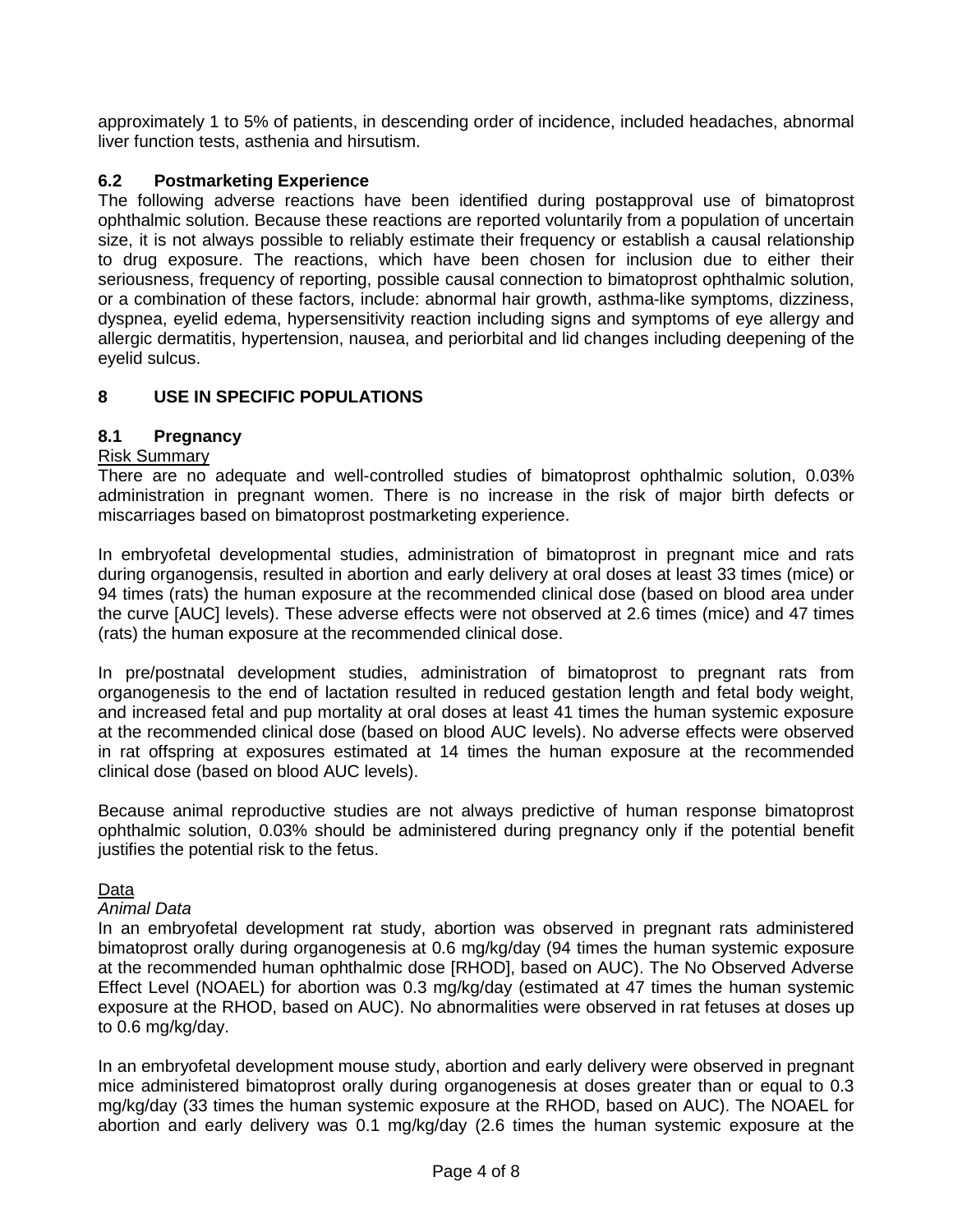RHOD, based on AUC). No abnormalities were observed in mouse fetuses at doses up to 0.6 mg/kg/day (72 times the human systemic exposure at the RHOD, based on AUC).

In a pre/postnatal development study, treatment of pregnant rats with bimatoprost orally from gestation day 7 to lactation day 20 resulted in reduced gestation length, increased late resorptions, fetal deaths, and postnatal pup mortality, and reduced pup body weight at doses greater than or equal to 0.3 mg/kg/day. These effects were observed at exposures at least 41 times the human systemic exposure at the RHOD, based on AUC. The NOAEL for postnatal development and mating performance of the offspring was 0.1 mg/kg/day (estimated at 14 times the human systemic exposure at the RHOD, based on AUC).

## <span id="page-4-1"></span>**8.2 Lactation**

#### Risk Summary

It is not known whether topical ocular treatment with bimatoprost ophthalmic solution, 0.03% could result in sufficient systemic absorption to produce detectable quantities in human milk. In animal studies, bimatoprost has been shown to be present in breast milk of lactating rats at an intravenous dose (i.e., 1 mg/kg) 324 times the RHOD (on a m2g/m basis), however no animal data is available at clinically relevant doses.

The developmental and health benefits of breastfeeding should be considered along with the mother's clinical need for bimatoprost ophthalmic solution, 0.03% and any potential adverse effects on the breastfed child from bimatoprost ophthalmic solution, 0.03%.

## <span id="page-4-0"></span>**8.4 Pediatric Use**

Use in pediatric patients below the age of 16 years is not recommended because of potential safety concerns related to increased pigmentation following long-term chronic use.

## <span id="page-4-2"></span>**8.5 Geriatric Use**

No overall clinical differences in safety or effectiveness have been observed between elderly and other adult patients.

## <span id="page-4-3"></span>**10 OVERDOSAGE**

No information is available on overdosage in humans. If overdose with bimatoprost ophthalmic solution, 0.03% occurs, treatment should be symptomatic.

In oral (by gavage) mouse and rat general toxicity studies, doses up to 100 mg/kg/day did not produce any toxicity. This dose expressed as  $mg/m^2$  is at least 70 times higher than the accidental dose of one bottle of bimatoprost ophthalmic solution, 0.03% for a 10 kg child.

#### <span id="page-4-4"></span>**11 DESCRIPTION**

Bimatoprost ophthalmic solution, 0.03% is a synthetic prostamide analog with ocular hypotensive activity. Its chemical name is (Z)-7-[(1R,2R,3R,5S)-3,5-Dihydroxy-2-[(1E,3S)-3-hydroxy-5-phenyl-1 pentenyl]cyclopentyl]-5-N-ethylheptenamide, and its molecular weight is 415.6 g/mol. Its molecular formula is  $C_{25}H_{37}NO_4$ . Its chemical structure is: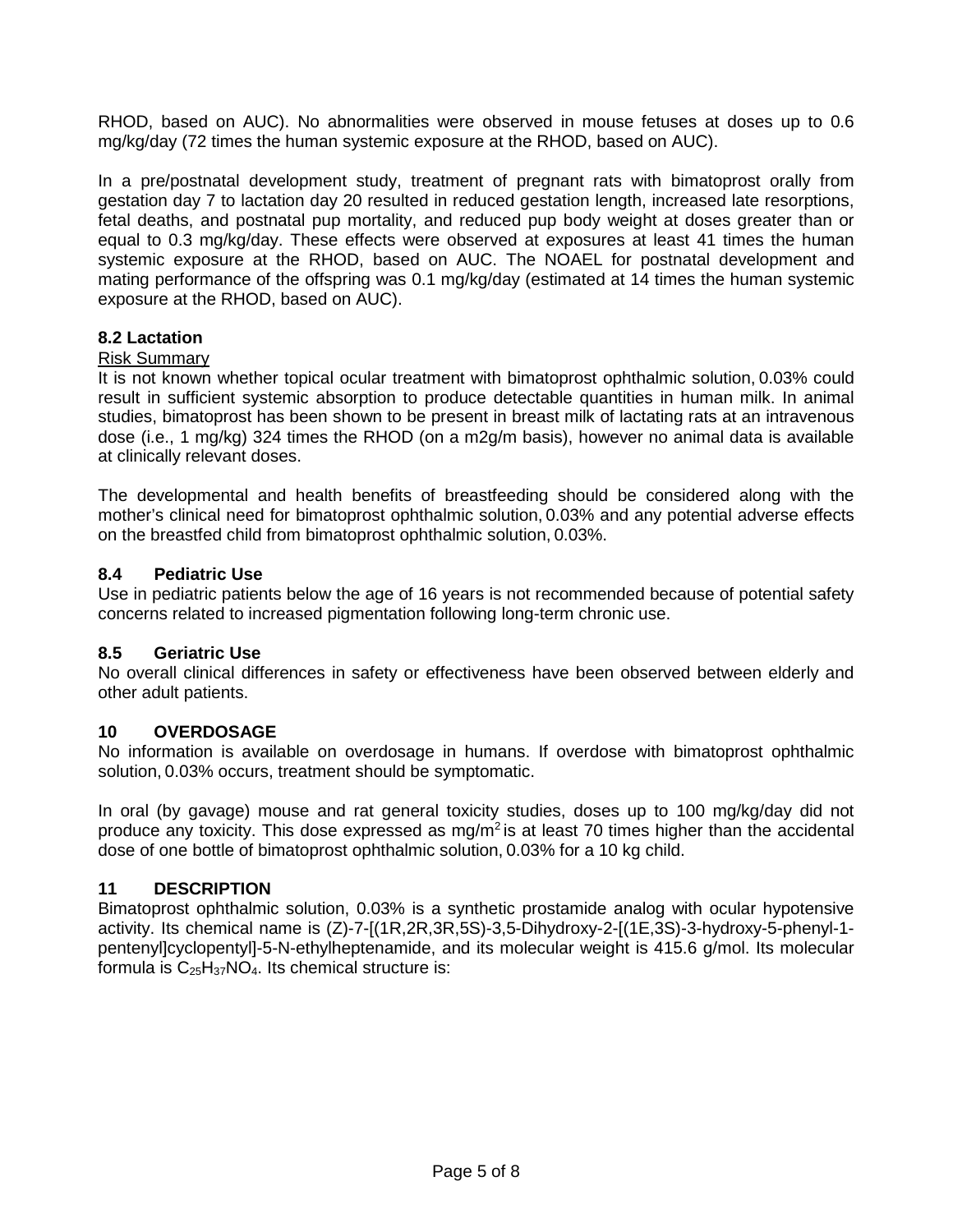

Bimatoprost is a powder, which is very soluble in ethyl alcohol and methyl alcohol and slightly soluble in water. Bimatoprost ophthalmic solution, 0.03% is a clear, isotonic, colorless, sterile ophthalmic solution with an osmolality of approximately 290 mOsmol/kg.

Bimatoprost ophthalmic solution, 0.03% contains **Active:** bimatoprost 0.3 mg/mL; **Inactives:** benzalkonium chloride 0.05 mg/mL; citric acid; sodium chloride; sodium phosphate dibasic; and water for injection. Sodium hydroxide and/or hydrochloric acid may be added to adjust pH. The pH during its shelf life ranges from 6.8 to 7.8.

# <span id="page-5-0"></span>**12 CLINICAL PHARMACOLOGY**

#### <span id="page-5-1"></span>**12.1 Mechanism of Action**

Bimatoprost, a prostaglandin analog, is a synthetic structural analog of prostaglandin with ocular hypotensive activity. It selectively mimics the effects of naturally occurring substances, prostamides. Bimatoprost is believed to lower intraocular pressure (IOP) in humans by increasing outflow of aqueous humor through both the trabecular meshwork and uveoscleral routes. Elevated IOP presents a major risk factor for glaucomatous field loss. The higher the level of IOP, the greater the likelihood of optic nerve damage and visual field loss.

## <span id="page-5-2"></span>**12.3 Pharmacokinetics**

#### *Absorption*

After one drop of bimatoprost ophthalmic solution, 0.03% was administered once daily to both eyes of 15 healthy subjects for two weeks, blood concentrations peaked within 10 minutes after dosing and were below the lower limit of detection (0.025 ng/mL) in most subjects within 1.5 hours after dosing. Mean  $C_{\text{max}}$  and AUC<sub>0-24hr</sub> values were similar on days 7 and 14 at approximately 0.08 ng/mL and 0.09 ng•hr/mL, respectively, indicating that steady state was reached during the first week of ocular dosing. There was no significant systemic drug accumulation over time.

## *Distribution*

Bimatoprost is moderately distributed into body tissues with a steady-state volume of distribution of 0.67 L/kg. In human blood, bimatoprost resides mainly in the plasma. Approximately 12% of bimatoprost remains unbound in human plasma.

#### *Metabolism*

Bimatoprost is the major circulating species in the blood once it reaches the systemic circulation following ocular dosing. Bimatoprost then undergoes oxidation, N-deethylation and glucuronidation to form a diverse variety of metabolites.

## *Elimination*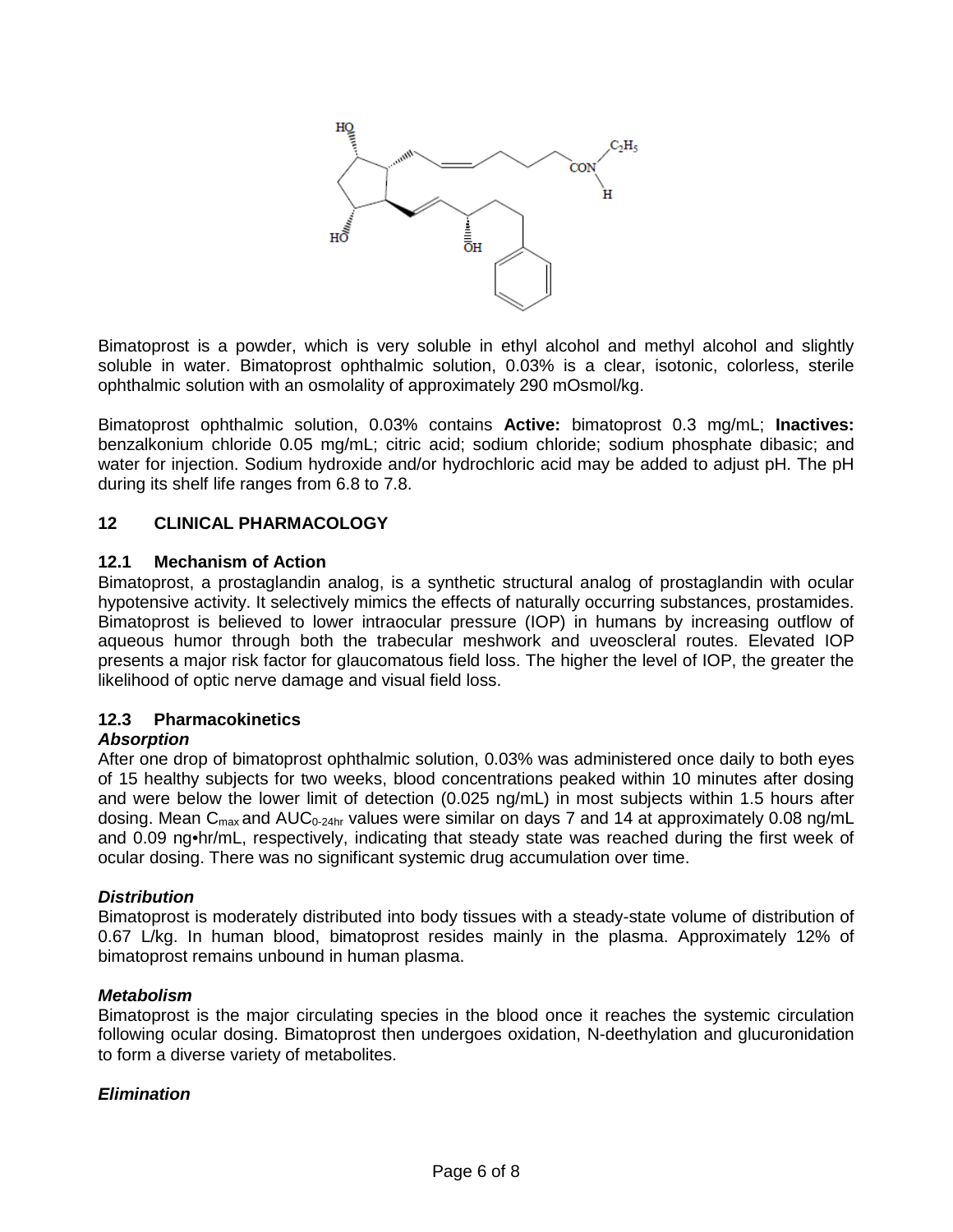Following an intravenous dose of radiolabeled bimatoprost (3.12 mcg/kg) to six healthy subjects, the maximum blood concentration of unchanged drug was 12.2 ng/mL and decreased rapidly with an elimination half-life of approximately 45 minutes. The total blood clearance of bimatoprost was 1.5 L/hr/kg. Up to 67% of the administered dose was excreted in the urine while 25% of the dose was recovered in the feces.

# <span id="page-6-1"></span>**13 NONCLINICAL TOXICOLOGY**

## <span id="page-6-2"></span>**13.1 Carcinogenesis, Mutagenesis, Impairment of Fertility**

# **Carcinogenesis**

Bimatoprost was not carcinogenic in either mice or rats when administered by oral gavage for 104 weeks at doses of up to 2 mg/kg/day and 1 mg/kg/day respectively (at least 192 and 291 times the human systemic exposure at the RHOD, respectively, based on blood AUC levels).

## Mutagenesis

Bimatoprost was not mutagenic or clastogenic in the Ames test, in the mouse lymphoma test, or in the *in vivo* mouse micronucleus tests.

#### Impairment of Fertility

Bimatoprost did not impair fertility in male or female rats at doses up to 0.6 mg/kg/day (at least 103 times the human systemic exposure at the RHOD, based on blood AUC levels).

## <span id="page-6-3"></span>**14 CLINICAL STUDIES**

In clinical studies of patients with open angle glaucoma or ocular hypertension with a mean baseline IOP of 26 mmHg, the IOP-lowering effect of bimatoprost ophthalmic solution, 0.03% once daily (in the evening) was 7 to 8 mmHg.

## <span id="page-6-4"></span>**16 HOW SUPPLIED/STORAGE AND HANDLING**

Bimatoprost ophthalmic solution, 0.03% is supplied sterile in white opaque polypropylene bottles with translucent polypropylene droppers and turquoise opaque polypropylene caps in the following sizes:

2.5 mL fill in 5 mL container - NDC 60505-0583-4 5 mL fill in 5 mL container 7.5 mL fill in 10 mL container - NDC 60505-0583-5

**Storage:** Store at 2°C to 25°C (36°F to 77°F).

## <span id="page-6-0"></span>**17 PATIENT COUNSELING INFORMATION**

## **Potential for Pigmentation**

Advise patients about the potential for increased brown pigmentation of the iris, which may be permanent. Also inform patients about the possibility of eyelid skin darkening, which may be reversible after discontinuation of bimatoprost ophthalmic solution, 0.03%.

## **Potential for Eyelash Changes**

Inform patients of the possibility of eyelash and vellus hair changes in the treated eye during treatment with bimatoprost ophthalmic solution, 0.03%. These changes may result in a disparity between eyes in length, thickness, pigmentation, number of eyelashes or vellus hairs, and/or direction of eyelash growth. Eyelash changes are usually reversible upon discontinuation of treatment.